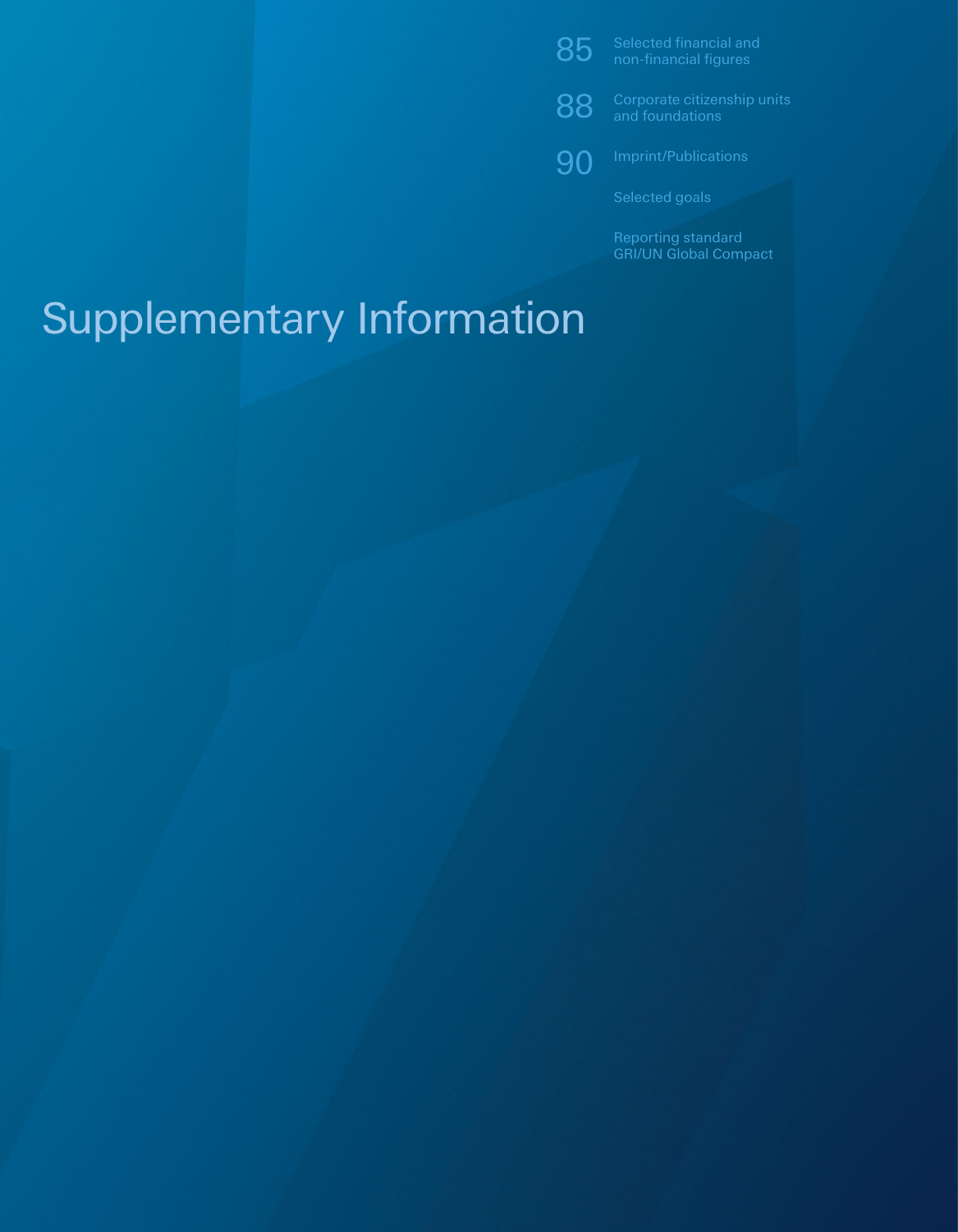# Deutsche Bank Selected financial and non-financial figures

| The Group at a glance                                                                                                                                                                                                                                                                                                                                                                                                                                                                                                                                                                       | 2014           | 2013                | 2012         |
|---------------------------------------------------------------------------------------------------------------------------------------------------------------------------------------------------------------------------------------------------------------------------------------------------------------------------------------------------------------------------------------------------------------------------------------------------------------------------------------------------------------------------------------------------------------------------------------------|----------------|---------------------|--------------|
| Share price at period end <sup>1</sup>                                                                                                                                                                                                                                                                                                                                                                                                                                                                                                                                                      | €24.99         | €33.07              | €32.95       |
| Share price high <sup>1</sup>                                                                                                                                                                                                                                                                                                                                                                                                                                                                                                                                                               | €38.15         | €36.94              | €39.51       |
| Share price low <sup>1</sup>                                                                                                                                                                                                                                                                                                                                                                                                                                                                                                                                                                | €22.66         | €28.05              | €22.11       |
| Basic earnings per share <sup>2</sup>                                                                                                                                                                                                                                                                                                                                                                                                                                                                                                                                                       | €1.34          | €0.64               | €0.28        |
| Diluted earnings per share <sup>2</sup>                                                                                                                                                                                                                                                                                                                                                                                                                                                                                                                                                     | €1.31          | €0.62               | €0.27        |
| Average shares outstanding, in m., basic <sup>2</sup>                                                                                                                                                                                                                                                                                                                                                                                                                                                                                                                                       | 1.242          | 1.045               | 934          |
| Average shares outstanding, in m., diluted <sup>2</sup>                                                                                                                                                                                                                                                                                                                                                                                                                                                                                                                                     | 1,269          | 1,073               | 960          |
| Book value per share outstanding                                                                                                                                                                                                                                                                                                                                                                                                                                                                                                                                                            | €49.32         | €50.80 <sup>2</sup> | €57.37       |
| Tangible book value per share outstanding                                                                                                                                                                                                                                                                                                                                                                                                                                                                                                                                                   | €38.53         | €37.87 <sup>2</sup> | €42.26       |
| Pre-tax return on average shareholders' equity                                                                                                                                                                                                                                                                                                                                                                                                                                                                                                                                              | 5.0%           | 2.6%                | 1.3%         |
| Pre-tax return on average active equity                                                                                                                                                                                                                                                                                                                                                                                                                                                                                                                                                     | 5.1%           | 2.6%                | 1.4%         |
| Post-tax return on average shareholders' equity                                                                                                                                                                                                                                                                                                                                                                                                                                                                                                                                             | 2.7%           | 1.2%                | 0.5%         |
| Post-tax return on average active equity                                                                                                                                                                                                                                                                                                                                                                                                                                                                                                                                                    | 2.7%           | 1.2%                | 0.5%         |
| Cost/income ratio <sup>3</sup>                                                                                                                                                                                                                                                                                                                                                                                                                                                                                                                                                              | 86.7%          | 89.0%               | 92.5%        |
| Compensation ratio <sup>4</sup>                                                                                                                                                                                                                                                                                                                                                                                                                                                                                                                                                             | 39.2%          | 38.6%               | 40.0%        |
| Noncompensation ratio <sup>5</sup>                                                                                                                                                                                                                                                                                                                                                                                                                                                                                                                                                          | 47.5%          | 50.3%               | 52.5%        |
| In $\notin$ m.                                                                                                                                                                                                                                                                                                                                                                                                                                                                                                                                                                              |                |                     |              |
| Total net revenues                                                                                                                                                                                                                                                                                                                                                                                                                                                                                                                                                                          | 31,949         | 31,915              | 33,736       |
| Provision for credit losses                                                                                                                                                                                                                                                                                                                                                                                                                                                                                                                                                                 | 1,134          | 2,065               | 1,721        |
| Total noninterest expenses                                                                                                                                                                                                                                                                                                                                                                                                                                                                                                                                                                  | 27,699         | 28,394              | 31,201       |
| Income before income taxes                                                                                                                                                                                                                                                                                                                                                                                                                                                                                                                                                                  | 3,116          | 1,456               | 814          |
| Net income                                                                                                                                                                                                                                                                                                                                                                                                                                                                                                                                                                                  | 1,691          | 681                 | 316          |
|                                                                                                                                                                                                                                                                                                                                                                                                                                                                                                                                                                                             | Dec 31, 2014   | Dec 31, 2013        | Dec 31, 2012 |
| Total assets in $\epsilon$ bn.                                                                                                                                                                                                                                                                                                                                                                                                                                                                                                                                                              | 1,718          | 1,611               | 2,022        |
| Total Shareholders' equity in $\epsilon$ bn.                                                                                                                                                                                                                                                                                                                                                                                                                                                                                                                                                | 68.4           | 54.7                | 54.0         |
| Common equity Tier 1 capital ratio <sup>6</sup>                                                                                                                                                                                                                                                                                                                                                                                                                                                                                                                                             | 11.7%          | 12.8%               | 11.4%        |
| Tier 1 capital ratio <sup>6</sup>                                                                                                                                                                                                                                                                                                                                                                                                                                                                                                                                                           | 15.2%          | 16.9%               | 15.1%        |
| Long-term ratings                                                                                                                                                                                                                                                                                                                                                                                                                                                                                                                                                                           |                |                     |              |
| Moody's Investors Service                                                                                                                                                                                                                                                                                                                                                                                                                                                                                                                                                                   | A <sub>3</sub> | A2                  | A2           |
| Standard & Poor's                                                                                                                                                                                                                                                                                                                                                                                                                                                                                                                                                                           | A              | A                   | $A+$         |
| <b>Fitch Ratings</b>                                                                                                                                                                                                                                                                                                                                                                                                                                                                                                                                                                        | $A+$           | $A+$                | $A+$         |
| Sustainability ratings                                                                                                                                                                                                                                                                                                                                                                                                                                                                                                                                                                      |                |                     |              |
| Carbon Disclosure Index (on a band from A to E)                                                                                                                                                                                                                                                                                                                                                                                                                                                                                                                                             | 92/Band B      | 91/Band A           | 90/Band A    |
| OEKOM research (on a scale from A+ to D-)                                                                                                                                                                                                                                                                                                                                                                                                                                                                                                                                                   | C/Prime        | C/Prime             | C/Prime      |
| RobecoSAM (on a scale from 0 to 100)                                                                                                                                                                                                                                                                                                                                                                                                                                                                                                                                                        | 70             | 78                  | 72           |
| Sustainalytics (on a scale from 0 to 100)                                                                                                                                                                                                                                                                                                                                                                                                                                                                                                                                                   | 62             | 61                  | 59           |
| To reflect the capital increase 2014, the historical share prices until and including June 5, 2014 (last trading day cum rights)<br>have been adjusted with retroactive effect by multiplication with the correcting factor of 0.9538 (R-Factor).<br><sup>2</sup> All periods have been adjusted in order to reflect the effect of the bonus component of subscription rights issued in<br>June 2014 in connection with the capital increase.<br>$3$ Total noninterest expenses as a percentage of total net interest income before provision for credit losses plus<br>noninterest income. |                |                     |              |

<sup>4</sup> Compensation and benefits as a percentage of total net interest income before provision for credit losses plus noninterest income.

<sup>5</sup> Noncompensation noninterest expenses, which are defined as total noninterest expenses less compensation and benefits, as a percentage of total net interest income before provision for credit losses plus noninterest income

<sup>6</sup> Figures presented for 2014 are based on the transitional rules ("CRR/CRD 4") and the full application ("CRR/CRD 4 fully loaded") of the CRR/CRD 4 framework. Figures presented for 2013 are based on "Basel 2.5". The capital ratios relate the respective capital to risk-weighted assets. Until 2013 transitional items pursuant to the former Section 64h (3) of the German Banking Act are excluded.

The calculation of the regulatory capital numbers and ratios presented in this report includes the proposal of the Management Board to the Supervisory Board and Annual General Meeting of a dividend payment of €0.75 per share.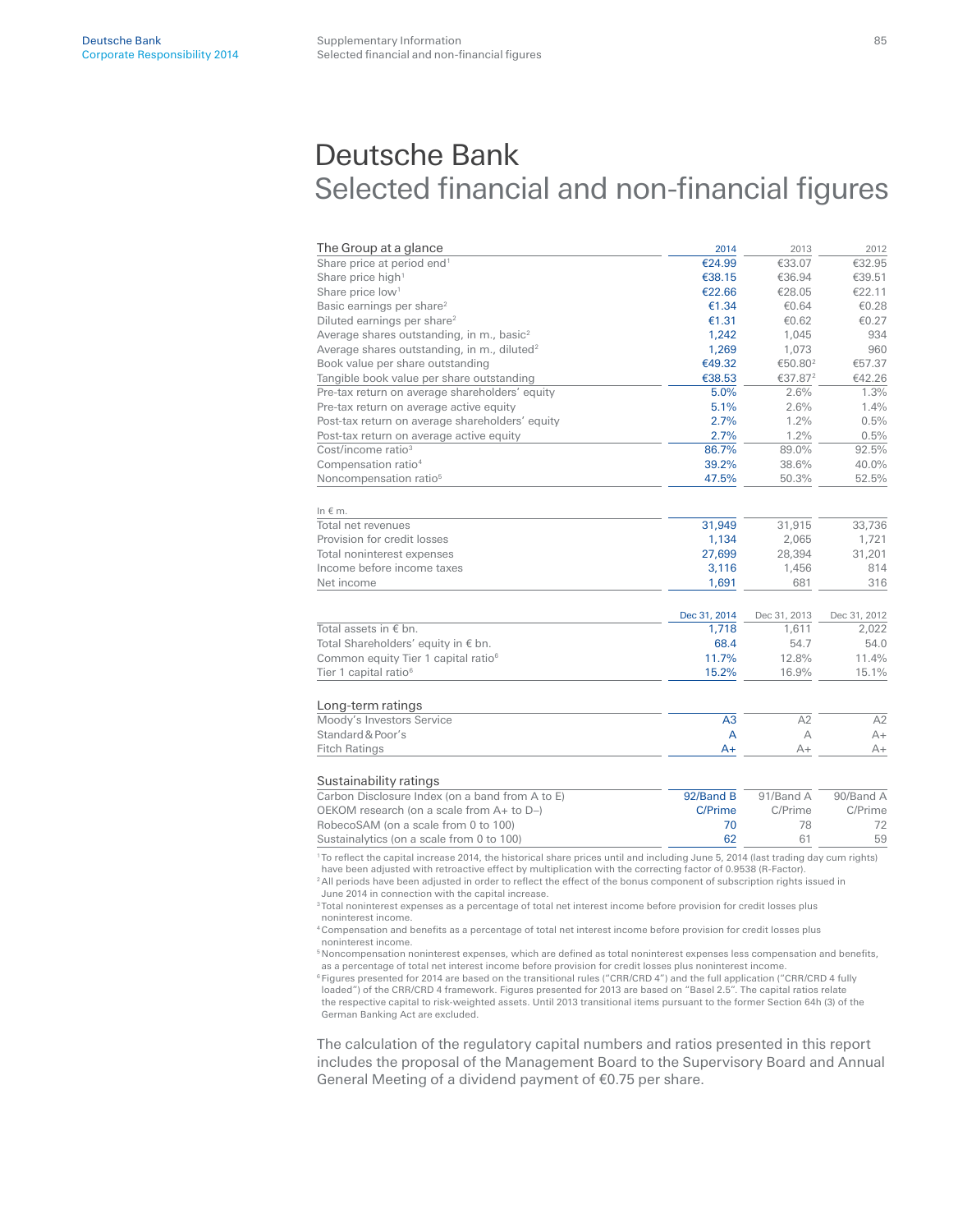| Our Controls                                                                                                 | Pages 17-35 | 2014           | 2013           | 2012                 |
|--------------------------------------------------------------------------------------------------------------|-------------|----------------|----------------|----------------------|
| Employees with completed compliance training                                                                 |             | 97%            | 97%            | 87%                  |
| Number of transactions reviewed within the ES Risk Framework                                                 |             | 1,250          | 721            | 406                  |
| Number of transactions escalated to regional/divisional or                                                   |             |                |                |                      |
| Group Reputational Risk Committee                                                                            |             | 183            | 106            | 102                  |
| thereof due to environmental and social criteria                                                             |             | 15             | 7              | 16                   |
| Our Business                                                                                                 | Pages 39-61 | Dec 31, 2014   | Dec 31, 2013   | Dec 31, 2012         |
| Assets under management integrating environmental, social,<br>and governance factors in € bn.                |             | 5.4            | 5.07           | 3.72                 |
| Estimated cumulative financing to micro-borrowers since 1997                                                 |             |                |                |                      |
| in US \$ bn.                                                                                                 |             | 1.75           | 1.67           | 1.49                 |
| Cumulative number of microloans financed since 1997 in m.                                                    |             | 3.9            | 3.8            | 3.2                  |
| All KfW environmental programs, including energy-efficient                                                   |             |                |                |                      |
| construction and renovation in $\epsilon$ m.                                                                 |             | 304.1          | 347.6          | 348.5                |
| Volume of infrastructure and energy asset financing in € bn.                                                 |             | 4.2            | 2.7            | 1.9                  |
| Our People and Society                                                                                       | Pages 65-83 |                |                |                      |
| Number of branches                                                                                           |             | 2,814          | 2,907          | 2,984                |
| thereof in Germany                                                                                           |             | 1,845          | 1,924          | 1,944                |
| Employees (full-time equivalent)                                                                             |             | 98,138         | 98,254         | 98,219               |
| thereof in Germany                                                                                           |             | 45,392         | 46,377         | 46,308               |
| Gender diversity <sup>1</sup>                                                                                |             |                |                |                      |
| Female staff in total                                                                                        |             | 41.7%          | 41.7%          | 41.7%                |
| Female staff (Officers)                                                                                      |             | 31.7%          | 31.1%          | 30.8%                |
| Female Managing Directors and Directors                                                                      |             | 19.4%          | 18.7%          | 18.0%                |
| Female members on Supervisory Board                                                                          |             | 35%            | 35%            | 40%                  |
| Female members in Group Executive Committee                                                                  |             | $\overline{2}$ | $\Omega$       | $\Omega$             |
| Female members on Management Board                                                                           |             | $\Omega$       | $\overline{0}$ | $\Omega$             |
| Training expenses in $\epsilon$ m.                                                                           |             | 82             | 86             | 109                  |
| Hired global graduates                                                                                       |             | 577            | 501            | 653                  |
| Share of female hired graduates                                                                              |             | 34.3%          | 33.7%          | 35.5%                |
| Voluntary staff turnover rate                                                                                |             | 6.6%           | 6.4%           | 6.2%                 |
| Employees participating in the Bank's volunteer programs<br>in % of total staff (excluding Postbank)         |             | 21%            | 25%            | 24%                  |
| Total employee donations and matching by Deutsche Bank in $\epsilon$ m.                                      |             | 12.5           | 9.9            | 11.4                 |
| Corporate citizenship                                                                                        | Pages 74-83 |                |                |                      |
| Total investments in $\epsilon$ m.                                                                           |             | 80.5           | 78.2           | 82.7                 |
| Participants in education/Born to Be projects                                                                |             | 1,168,913      | 411,121        | 1,322,026            |
| Beneficiaries of social projects                                                                             |             | 1,593,177      | 439,635        | 710,898              |
| People reached with Deutsche Bank's art and music programs                                                   |             | 3,085,852      | 1,211,495      | n/a                  |
| Visitors at Deutsche Bank KunstHalle, Berlin                                                                 |             | 83,454         | 125,000        | 153,702 <sup>2</sup> |
| Participants in the Education Programme of the                                                               |             |                |                |                      |
| Berliner Philharmoniker                                                                                      |             | 4,568          | 4,222          | 6,235                |
| External perception of Deutsche Bank as a responsible<br>corporate citizen (global B2B market <sup>3</sup> ) |             | 64%            | 51%            | 49%                  |

Further information

 $\blacktriangleright$  db.com/cr/key-figures

1 Excluding legal entities outside of DB Corporate Title system: primarily Postbank, Sal Oppenheim, BHF (sold in 2014) and DB Investment Services.

2 Visitors at the Deutsche Guggenheim, Berlin.

3 Representative global B2B survey in 16 countries; top 2 ratings on a 5-point scale.

Due to rounding, numbers presented throughout this document may not add up precisely to the totals provided and percentages may not precisely reflect the absolute figures.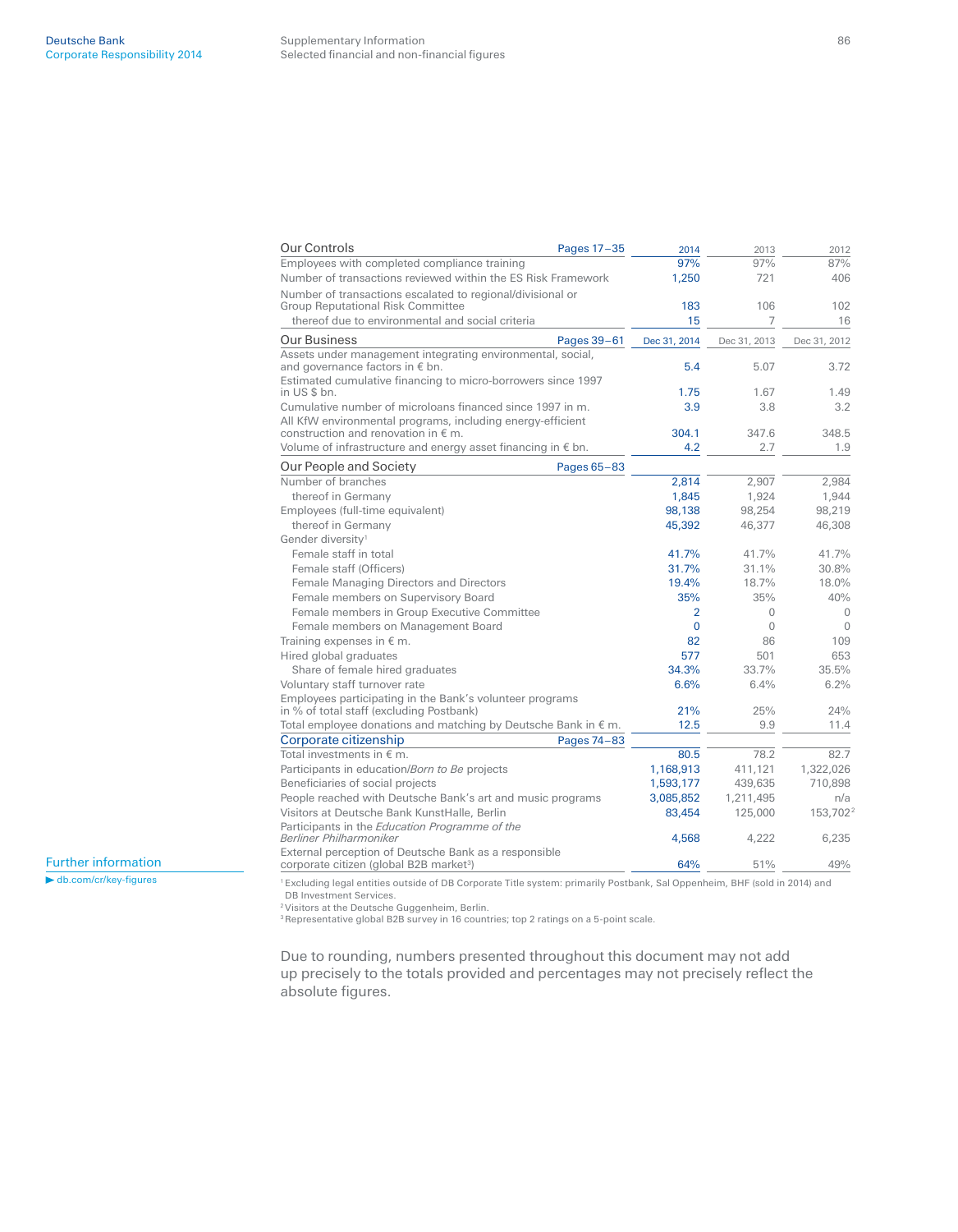| Environmental data                                 |               | 2014      | 2013      | 2012      |
|----------------------------------------------------|---------------|-----------|-----------|-----------|
| Greenhouse gas (GHG) emissions <sup>1</sup>        | Variance from |           |           |           |
| In t of CO <sub>2</sub> e                          | previous year |           |           |           |
| (unless stated differently)                        | in $%$        |           |           |           |
| Total gross GHG emissions <sup>2, 3</sup>          | $-5%$         | 540,626   | 568,211   | 574,867   |
| Emissions from energy use                          | $-4%$         | 434.362   | 452.377   | 457,853   |
| Emissions from business travel                     | $-8%$         | 98,774    | 106,366   | 107,208   |
| Scope 1, direct GHG emissions <sup>4</sup>         | $-10%$        | 60,876    | 67,104    | 67,617    |
| From natural gas consumption                       | $-9%$         | 30,400    | 33,240    | 29,984    |
| From liquid fossil fuels                           | $-66%$        | 1,650     | 2,745     | 3,105     |
| From HFCs                                          | $-26%$        | 7,489     | 9,469     | 9,806     |
| From owned/leased vehicles                         | $-1%$         | 21,336    | 21,651    | 24,721    |
| Scope 2, indirect GHG emissions <sup>4</sup>       | $-3%$         | 402,312   | 416,392   | 424,764   |
| From electricity consumption                       | $-3%$         | 352,308   | 364,514   | 372,568   |
| From steam, district heating and cooling           | $-4%$         | 50,004    | 51,879    | 52,196    |
| Scope 3, other indirect GHG emissions <sup>4</sup> | $-9%$         | 77,439    | 84,715    | 82,486    |
| From air travel                                    | $-10%$        | 72,856    | 80,904    | 79,042    |
| From rented vehicles and taxis                     | 17%           | 3,146     | 2,681     | 2,396     |
| From rail travel                                   | 27%           | 1,437     | 1,131     | 1,048     |
| <b>Emissions reductions</b>                        |               |           |           |           |
| Net GHG emissions <sup>5</sup>                     | $-2%$         | 297,303   | 304,682   | 346,983   |
| Offset of net GHG emissions by retirement          |               |           |           |           |
| of high-quality carbon certificates <sup>6</sup>   | 0%            | 100%      | 100%      | 100%      |
| Net GHG emissions (incl. renewables,               |               |           |           |           |
| excluding carbon credits)/rentable area per sqm    | $-9%$         | 0.07      | 0.08      | 0.09      |
| Net GHG emissions (incl. renewables.               |               |           |           |           |
| excluding carbon credits) per FTE                  | 2%            | 3.04      | 2.97      | 3.40      |
| Total energy consumption in GJ7                    | $-5%$         | 3,989,714 | 4,190,719 | 4,197,030 |
| Total energy consumption in GWh <sup>8</sup>       | $-5%$         | 1,108     | 1,164     | 1,166     |
| Energy consumption                                 | $-3%$         | 737       | 762       | 779       |
| Energy from primary fuel sources (oil, gas, etc.)  | $-10%$        | 156       | 174       | 159       |
| Delivered heat and cooling                         | $-5%$         | 215       | 228       | 228       |
| Electricity from renewables                        | $-6%$         | 565       | 602       | 524       |
| Space-normalized energy consumption                |               |           |           |           |
| in kWh per sqm                                     | $-12%$        | 261       | 293       | 310       |
| FTE-normalized energy consumption in kWh per FTE   | 0%            | 11.344    | 11,359    | 11,414    |

1 All data reported as 2014 is from October 1, 2013 to September 30, 2014.

<sup>2</sup>The GHG reporting boundary is defined according to GHG Protocol's operational control approach and includes businesses and sites where Deutsche Bank staff hold executive positions in the company, and Deutsche Bank's operational policies are implemented. Where data center operations are outsourced, emissions from hardware owned by Deutsche Bank within a facility are within scope. Scope 1 GHG emissions are combustion of fossils fuels, owned and leased vehicles, and refrigerant leakage from cooling equipment; Scope 2 are delivered energy, e.g. electricity, district heating; Scope 3 are from purchasing goods or services where emissions sources are controlled by others, e.g. air travel. In previous years emissions from liquid fossil fuels contained estimated Scope 1 emissions from heating. This is now allocated to natural gas usage.

3Total emissions are based on actual, estimated, or extrapolated data. All assumptions and calculation methodologies are in line with the ISO 14064 Standard Guidelines with supporting documentation. The most appropriate emission factors have been used for each activity data type, from internationally recognized sources, e.g. DEFRA (2014), GHG Protocol and IEA (2013), or if unavailable, from country specific sources, or manufacturers specifications where applicable

 $4$ Germany emissions cover Deutsche Bank and Postbank operations. Postbank emissions Scope 1: 15,747 t CO<sub>2</sub>e; Scope 2: 68,180 t CO<sub>2</sub>e; Scope 3: 1,100 t CO<sub>2</sub>e.

5The net GHG emissions include renewable electricity with zero emissions factor from the purchase of renewable electricity in Australia, Austria, Belgium, Canada, Germany, Italy, the Netherlands, Spain, Switzerland, the UK and the US and exclude VERs.

<sup>6</sup>For 2014, carbon neutrality was accomplished by the purchase and retirement of verified emissions reduction units. Calculated electricity and heating intensities are used to extrapolate electricity and heating demand where data is not available. For electricity, where these are more than 20% higher or lower than comparable industry benchmarks (and for heating 20% higher or 80% lower), the benchmark figure (from CIBSE) is used. Calculated intensities from refrigerant gas loss are also used to extrapolate where data is not available.

8Total energy consumption in gigawatt hours comprises all sources used in Scope 1 and 2: natural gas, liquid fossil fuels (mobile and stationary), renewable and grid electricity, district heating, cooling, and steam.

ERM Certification and Verification Services (ERM CVS) was engaged to provide assurance in relation to specific environmental data. The table above shows only a selection of data. The full table, a description of the data collection process and the Independent Assurance Statement of ERM CVS are available on our website.

Further information  $\blacktriangleright$  db.com/cr/eco-efficiency-data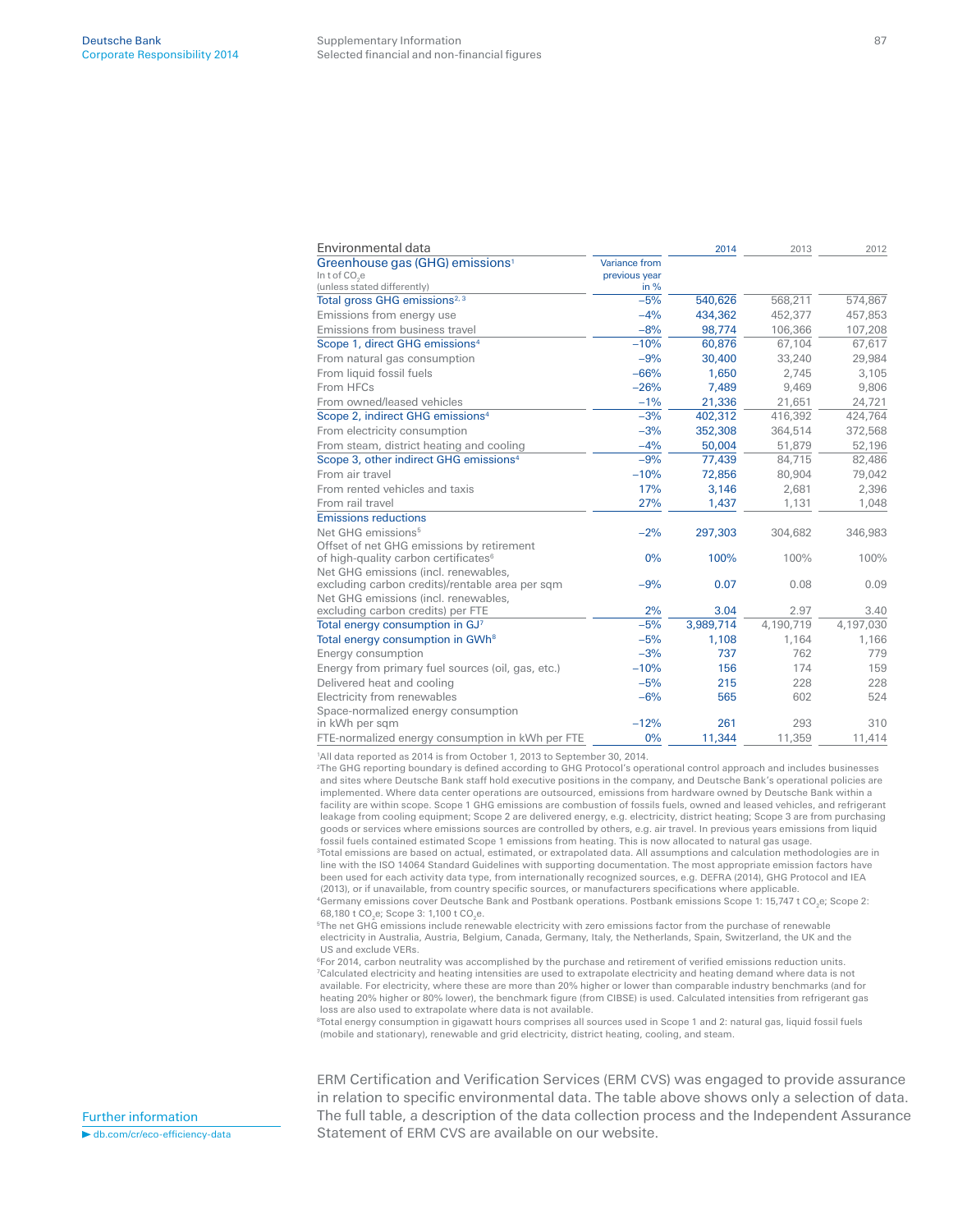## Corporate citizenship units and foundations

Deutsche Bank's corporate citizenship activities are brought to life by its regional units and endowed foundations.

▶ db.com/cr/society

### Corporate Citizenship UK

| Founded          |         |
|------------------|---------|
| Commitments 2014 | €2.9 m. |

Corporate Citizenship UK primarily focuses its support to Deutsche Bank's *Born to Be* youth engagement program. First launched in the UK in 2013, its main goal is to break the cycle of youth unemployment through early intervention. *Born to Be* targets 11 to 18 year-olds at risk of exclusion with education-led projects that aim to increase achievement, develop employability skills and raise aspirations. Corporate Citizenship UK expects to reach 160,000 young people through *Born to Be* by 2016. Volunteering and fundraising activities for charities are another focus of the commitment.

£1.7 million were raised by employees and Deutsche Bank for the *Born to Be Charities of the Year 2014*

 $\blacktriangleright$  db.com/uk/cr

 $\blacktriangleright$  db.com/borntobe

### Historical Association of Deutsche Bank

| Founded                         | 1991  |
|---------------------------------|-------|
| Number of members (end of 2014) | 2.043 |

The Historical Association of Deutsche Bank was founded as a non-profit organization dedicated to researching the history of Deutsche Bank and the political, economic, and cultural environment in which banks operate. Via publications, lecture series, and excursions, it studies the interrelation between banking and pioneering innovations that have influenced economic and social changes in a sustainable manner.

100 years of Deutsche Bank in the Rhine-Ruhr region banking-history.com

## Alfred Herrhausen Society

| Founded     |         |
|-------------|---------|
| Budget 2014 | €3.1 m. |

The non-profit Alfred Herrhausen Society is the international forum of Deutsche Bank. It focuses on new forms of governance as a response to the challenges of the 21st century. It works with international partners, including policy-makers, academics, and business to organize conferences that are accessible to a broad audience. The society is dedicated to the work of Alfred Herrhausen, former spokesman of the Deutsche Bank Management Board, who advocated the idea of corporate responsibility in an exemplary manner until his assassination by terrorists in 1989.

5,000 attendees have taken part

in 13 *Urban Age* conferences since 2005

alfred-herrhausen- society.org

dbuaaward.com

### Deutsche Bank Donation Fund

| Founded          | 1970     |
|------------------|----------|
| Endowment funds  | €10.1 m. |
| Commitments 2014 | €1.9 m.  |

The Deutsche Bank Donation Fund in Stifterverband für die Deutsche Wissenschaft e. V. (Donors' Association for German Science) promotes scientific research and teaching at both the national and international level and encourages dialog between research and practice.

€1 million for the Center for European Studies at Herzliya University, Israel

stiftungsfonds- deutsche-bank.de

## Deutsche Bank Foundation

| Founded          | 1986      |
|------------------|-----------|
| Endowment funds  | €140.4 m. |
| Commitments 2014 | $€4.1$ m. |

Deutsche Bank Foundation focuses its support on cultural, educational, and social projects. Within the global *Born to Be* program, the foundation enables young people to realize their full potential, and fosters equality of opportunity. The foundation's Alfred Herrhausen Fund supports initiatives aimed at improving the career prospects of disadvantaged youths. In the event of natural disasters, funds are provided to support national and international relief initiatives.

Over  $\epsilon$ 1 million were provided to relief projects for the victims of Typhoon Haiyan in the Philippines, supported by Deutsche Bank, its clients, and employees deutsche-bank-stiftung.de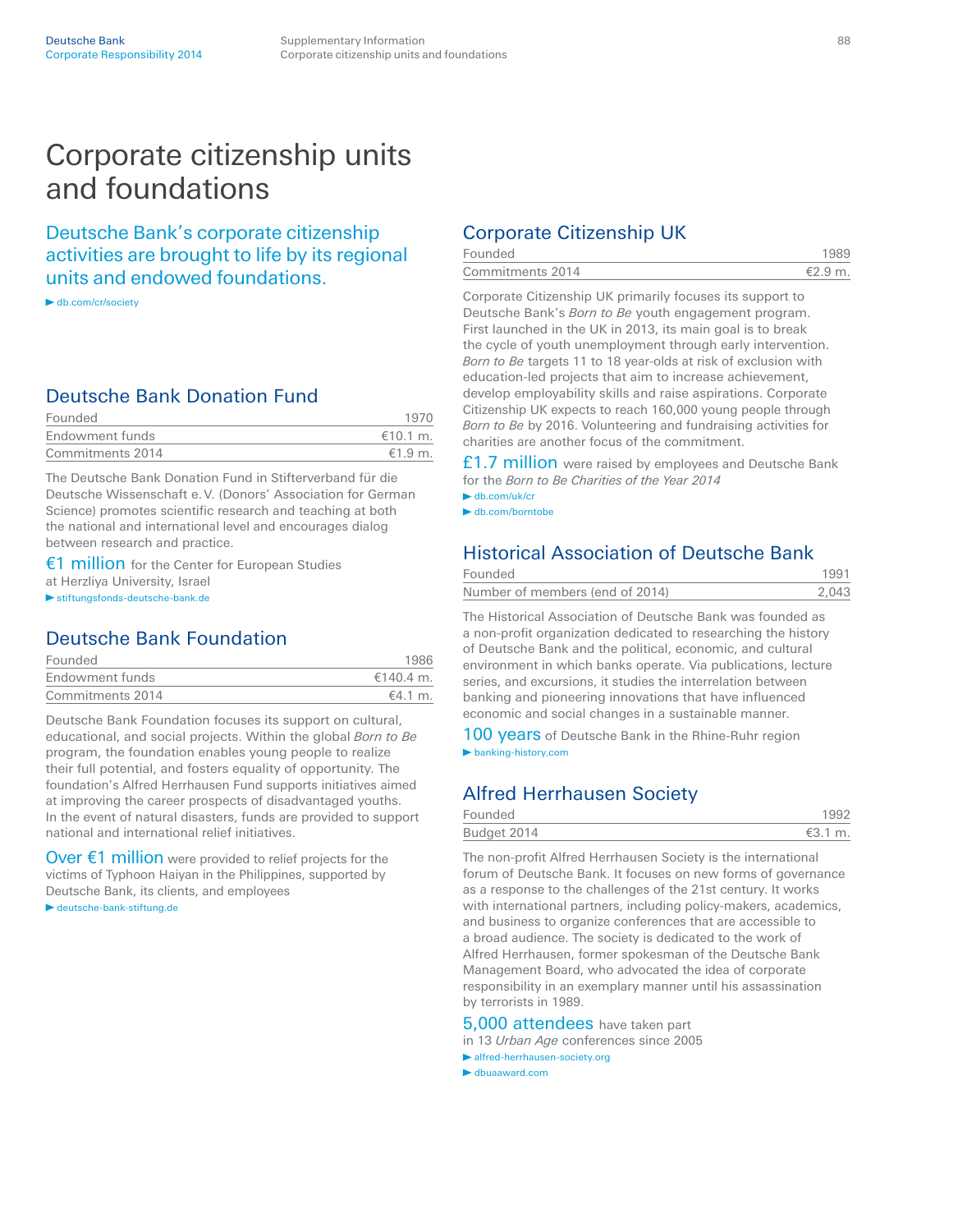## Deutsche Bank Americas Foundation

| Founded          |        |
|------------------|--------|
| Commitments 2014 | €8.6 m |

The Americas Foundation program of loans, investments, and philanthropic grants is designed to encourage sustainable community development and to provide steadfast support for the arts. Since 2014, the educational projects of the foundation underpin Deutsche Bank's global *Born to Be* agenda and promote wider access to high-quality education. The foundation works in partnership with the Global Social Finance Group, which makes loans and investments in low- and moderate-income communities.

### More than 6,000 employees in the US made

a Kiva loan to microentrepreneurs in over 67 countries  $\blacktriangleright$  db.com/usa/cr

## Transatlantic Outreach Program (TOP)

| Founded          |                 |
|------------------|-----------------|
| Endowment funds  | $\epsilon$ 24 m |
| Commitments 2014 | €0.15 m.        |

With this foundation, Deutsche Bank supports TOP, a non-profit, public/private partnership that seeks to promote a contemporary and comprehensive image of present-day Germany to North American educators, including key decision-makers, professors, authors, teachers, and students.

More than 100,000 students were reached in 2014  $\blacktriangleright$  goethe.de/top

## Deutsche Bank South Africa Foundation

| Founded          |              |
|------------------|--------------|
| Endowment funds  | €16.9 m.     |
| Commitments 2014 | $\neq 0$ 7 m |

Deutsche Bank South Africa Foundation's *Born to Be* initiatives focus on two specific areas: Early Childhood Development (ECD) and High School Learner Development (HSD). Thus, they address the key challenges inhibiting young people from realizing their full potential.

### More than 6,000 people benefit through the *Bulungula Incubator*

► db.com/southafrica/cr

## Deutsche Bank Asia Foundation

| Founded          | 2003      |
|------------------|-----------|
| Commitments 2014 | $€2.2$ m. |

Deutsche Bank Asia Foundation is committed to improving and sustaining the livelihoods of vulnerable communities in Asia. *Born to Be* initiatives in the region combine education with the personal well-being of young people and their families. Furthermore, a variety of innovative outreach programs have been successfully implemented.

More than 70,350 youths were reached with the launch of *Born to Be* in Asia  $\blacktriangleright$  db.com/asiapacific/cr

## Deutsche Bank Middle East Foundation

| Founded          |           |
|------------------|-----------|
| Commitments 2014 | $€0.3$ m. |

Deutsche Bank Middle East Foundation focuses on investments in education, community development, sustainability, and volunteering in Middle Eastern and North African countries. The foundation also organizes cultural events and is a great supporter of the regional art scene.

More than 5,000 families benefit from the clean water project in the underprivileged districts of Lahore, Pakistan ▶ db.com/mena/cr

## Deutsche Bank Düsseldorf/ Niederrhein Stiftung; Deutsche Bank Köln/Bonn/Aachen Stiftung

| Founded          | 2010: 2013       |
|------------------|------------------|
| Commitments 2014 | €15,000; €33,000 |

The two regional foundations in Germany were established by employees of Deutsche Bank primarily to support projects for children and young people in local communities.

22 local projects were supported by the two foundations in 2014

## Fondazione Deutsche Bank Italia

| Founded          | 2013     |
|------------------|----------|
| Commitments 2014 | €0.55 m. |

Fondazione Deutsche Bank mainly focuses on social and educational projects in Italy. Its main objective is to encourage young people to realize and develop their full potential and to promote equality of education for the disadvantaged. Furthermore, the foundation is committed to promoting Italy's traditions in the arts and crafts.

€100,000 donated to the food bank Banco Alimentare via a social bond

 $\blacktriangleright$  db.com/italia/foundation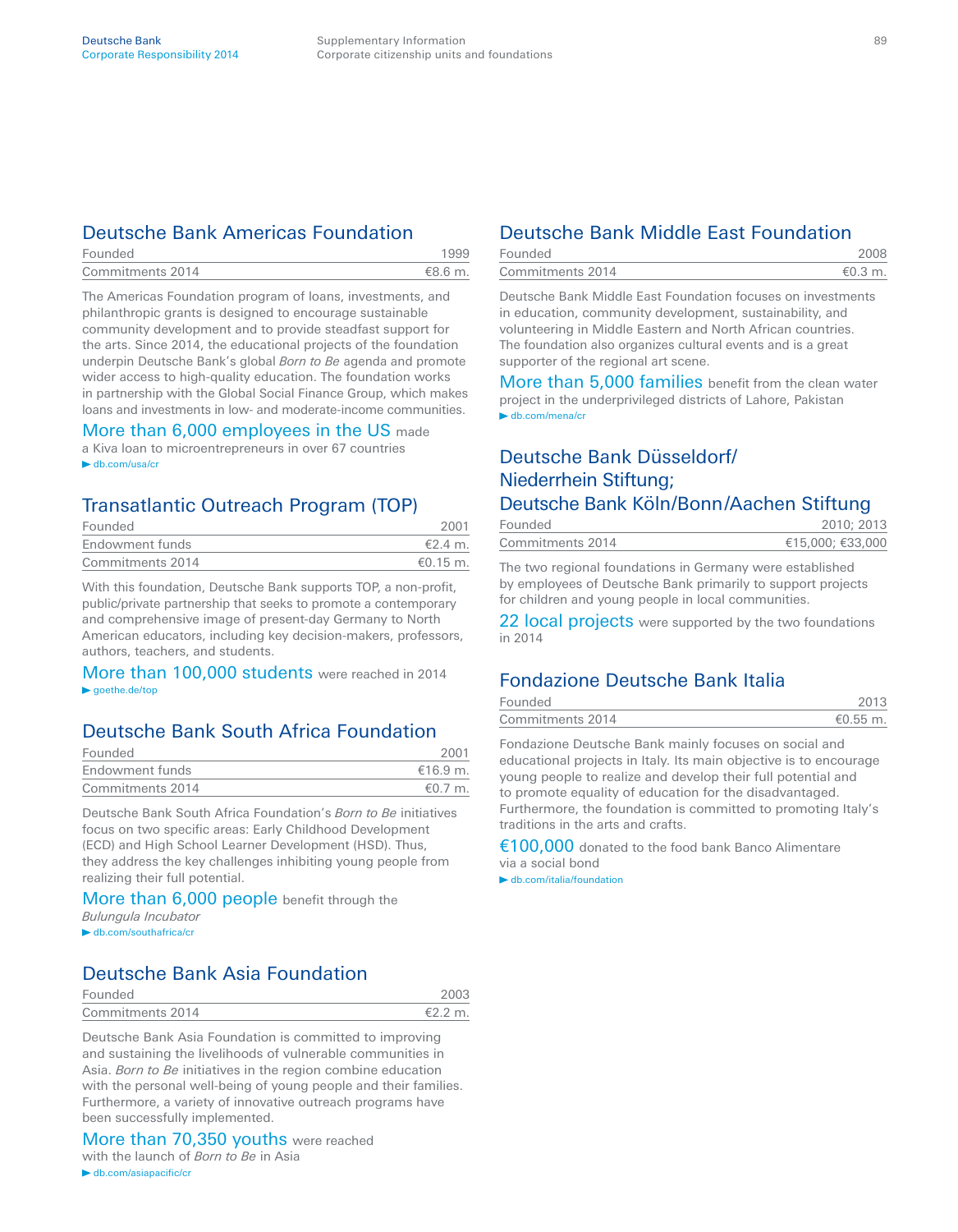# **Imprint/Publications**

Deutsche Bank Aktiengesellschaft Taunusanlage 12 60262 Frankfurt am Main Germany Telephone: +49 69 91 00 0 deutsche.bank@db.com

Management/responsible for content Dr. Sabine Miltner

Project coordination

Heike Hilbig, Christina Burmeister

### Editorial comment

All the information in this report has been compiled in good faith and with the greatest care from various sources. To the best of our knowledge, the information and data contained in this report reflect the truth. Nevertheless, we cannot assume liability for the correctness or completeness of the information provided herein.

The publisher has made an effort to clarify all reproduction rights. We kindly request that any possible retroactive claims be directed to corporate.responsibility@db.com.

Insofar as the masculine form is used in the contents of this report, it is assumed that this refers to both genders on equal terms.

We would like to thank all colleagues and external partners for their friendly support in making this report possible.

This Corporate Responsibility Report 2014 is also available in German.

Unless stated differently, all information applies to<br>Deutsche Bank Group.

#### Climate neutral

The greenhouse gas emissions of 15t of CO<sub>2</sub> equivalents caused by production and distribution of this publication have been offset by investing in the Cruz Alta Bagasse Cogeneration Project, Brazil.



### Contact

Deutsche Bank AG Corporate Responsibility corporate.responsibility@db.com db.com/responsibility

### Publications relating to the

- financial statements Annual Review 2014 (German/English) Financial Report 2014 (German/English)
- Corporate Responsibility Report 2014 (German/English)
- Annual Financial Statements and Management Report of Deutsche Bank AG 2014 (German/English)
- List of Advisory Council Members (German)

Our stakeholders' feedback is important for the further development of our CR reporting. We appreciate your comments and suggestions via E-mail.

#### How to order

Order number 38 3304 2514

E-mail – Internet service-center@bertelsmann.de deutsche-bank.de/14

Fax +49 18 05 07 08 08

**Telephone** +49 18 05 80 22 00

#### Post

arvato logistics services Bestellservice Deutsche Bank Gottlieb-Daimler-Strasse 1 33428 Harsewinkel Germany

### **Online**

All publications relating to our financial reporting are available at: www.db.com /14

© 2015 Deutsche Bank AG Reproduction in full or in part only with the publisher's prior written approval; photos and copy to be credited to Deutsche Bank AG.

### Photos

- Andreas Pohlmann, Munich page 5
- Matthias Ziegler, Munich pages 14/15, 36/37, 62/63 as well as cover, U2 and U5
- Michael Reitz, Berlin page 76
- Kyle Ellis, London page 78
- Monika Rittershaus, Berlin page 81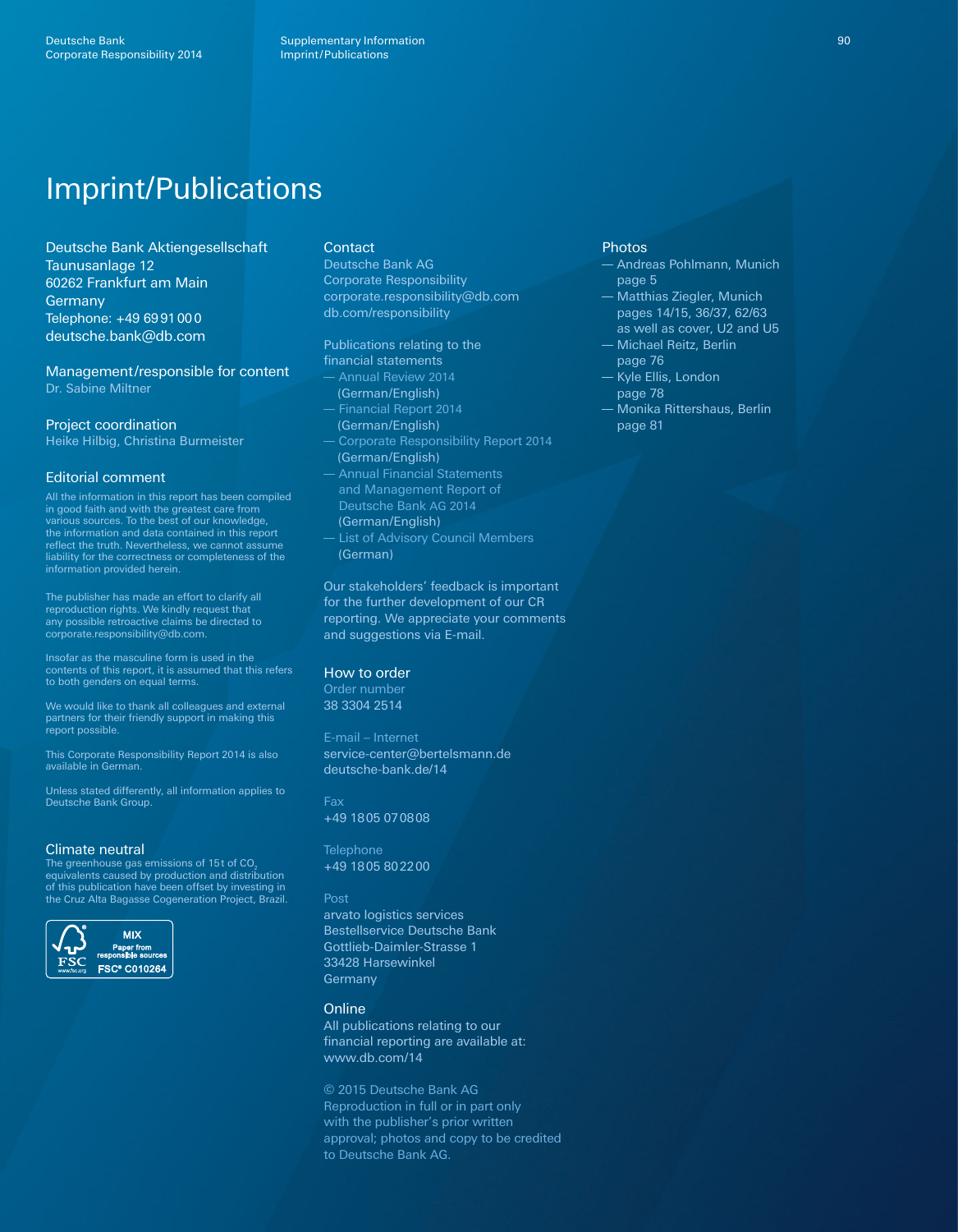### GRI/UN Global Compact GRI /UN Com Goals 2012–2015 Progress 2014

| Selected goals                                                                                                                                                                                                                                                                                                                                                                                                                                                                                                 |                                                                                                                                                                                                                                                                                                                                                                                                                                                                                                                                    |
|----------------------------------------------------------------------------------------------------------------------------------------------------------------------------------------------------------------------------------------------------------------------------------------------------------------------------------------------------------------------------------------------------------------------------------------------------------------------------------------------------------------|------------------------------------------------------------------------------------------------------------------------------------------------------------------------------------------------------------------------------------------------------------------------------------------------------------------------------------------------------------------------------------------------------------------------------------------------------------------------------------------------------------------------------------|
| Goals 2012-2015                                                                                                                                                                                                                                                                                                                                                                                                                                                                                                | Progress 2014                                                                                                                                                                                                                                                                                                                                                                                                                                                                                                                      |
| ES risk management                                                                                                                                                                                                                                                                                                                                                                                                                                                                                             |                                                                                                                                                                                                                                                                                                                                                                                                                                                                                                                                    |
| - Strengthen management of ES risks by intensifying<br>engagement on ES issues with clients<br>- Proactive shaping of relationships with critical<br>stakeholders with reference to controversial topics<br>- Optimization of ES risk coverage in Management<br>Information Systems and external reporting                                                                                                                                                                                                     | - Continued interaction with various stakeholders on<br>sensitive topics throughout 2014: Agri-Forum, SRI<br>investor meetings, hosting Sustainability Day along<br>with NGOs and SRI investors<br>- Participated in industry-wide discussion on<br>human rights<br>- Effective use of client engagement including site<br>visits in resolving ES-related matters<br>- Introduction of IT system for ES risk reviews<br>- Publication of all key positions on the IR website<br>ahead of the Annual General Meeting                |
| Private and corporate clients                                                                                                                                                                                                                                                                                                                                                                                                                                                                                  |                                                                                                                                                                                                                                                                                                                                                                                                                                                                                                                                    |
| - Improving the governance structures within<br>Private & Business Clients division to strengthen our<br>approach to sustainable and responsible banking                                                                                                                                                                                                                                                                                                                                                       | - Strengthened governance by integrating the<br>Responsible Banking Committee into the Group<br>Internal Control Committee, a senior management<br>group which deals with all risk, reputational and<br>control matters                                                                                                                                                                                                                                                                                                            |
| Asset and wealth management                                                                                                                                                                                                                                                                                                                                                                                                                                                                                    |                                                                                                                                                                                                                                                                                                                                                                                                                                                                                                                                    |
| - Establish ESG steering committee in Europe with<br>working groups to<br>1. Strengthen knowledge of clients on ESG topics<br>2. Further implement ESG factors into the<br>investment process<br>3. Establish framework conditions through policies,<br>anticipatory examination, and realization of<br>relevant directives<br>4. Communicate ESG activities<br>- Extension of assets under management with<br>responsible investments up to €650 million by 2015<br>within Wealth Management business Germany | - Implementation of the ESG Head Office in 2013<br>- Creation of tailored investment products based on<br>in-depth ESG research via our proprietary ESG engine<br>- Launch of the first product developed using the new<br>ESG engine. CROCI World ESG is a passive global<br>equity fund created by applying an ESG filter to the<br>established Deutsche Bank CROCI strategy<br>- Wealth management goal reached in June 2013<br>- As of the end of 2014, total ESG AuM in<br>Deutsche AWM have reached a volume of €5.4 billion |
| Human resources                                                                                                                                                                                                                                                                                                                                                                                                                                                                                                |                                                                                                                                                                                                                                                                                                                                                                                                                                                                                                                                    |
| - Increase the commitment towards sustainability;<br>integrate aspects of sustainability into the<br>performance management process<br>- Continued commitment to the DAX 30 voluntary<br>declaration to increase the proportion of female<br>senior managers to 25% (Managing Director and<br>Director level) and for all officer titles to 35% by the<br>end of 2018*                                                                                                                                         | - Adherence to our values and beliefs now accounts<br>for 50% of individual performance ratings<br>- In 2014, the proportion of female senior executives<br>increased to 19.4% from 18.7% in 2013, and the<br>proportion of women in all officer titles rose to<br>31.7% from 31.1% in 2013                                                                                                                                                                                                                                        |
| Sustainable operations                                                                                                                                                                                                                                                                                                                                                                                                                                                                                         |                                                                                                                                                                                                                                                                                                                                                                                                                                                                                                                                    |
| - Continuation of carbon mitigation strategy; continue<br>integration of sustainability into standard operating<br>procedures                                                                                                                                                                                                                                                                                                                                                                                  | - Maintained carbon neutrality<br>- 5% reduction in total energy consumption<br>- 12% reduction in total waste produced<br>- 7% reduction in office paper consumption                                                                                                                                                                                                                                                                                                                                                              |
| Corporate citizenship                                                                                                                                                                                                                                                                                                                                                                                                                                                                                          |                                                                                                                                                                                                                                                                                                                                                                                                                                                                                                                                    |
| - Strategic review and strengthening of high impact<br>corporate citizenship (CC) projects<br>- Increase stakeholder involvement in Deutsche Bank's<br>corporate citizenship programs<br>- Strategic bundling of youth engagement programs<br>under the Born to Be umbrella<br>- Foster social entrepreneurship<br>- Extend skill-based volunteering programs<br>- Further extend reach of art and music programs                                                                                              | - Ongoing monitoring of centrally and regionally<br>managed CC programs via the Global Impact Tracking<br>- Extension of social media offerings, launch of<br>3D newsletter in Germany<br>- Global roll-out across all regions<br>- Extension of the Investment Readiness Initiative<br>from Berlin to other cities in Germany<br>- Almost 62,500 hours of skill-based volunteering<br>- Three million people reached with art and music<br>programs                                                                               |

\*Subject to applicable laws worldwide.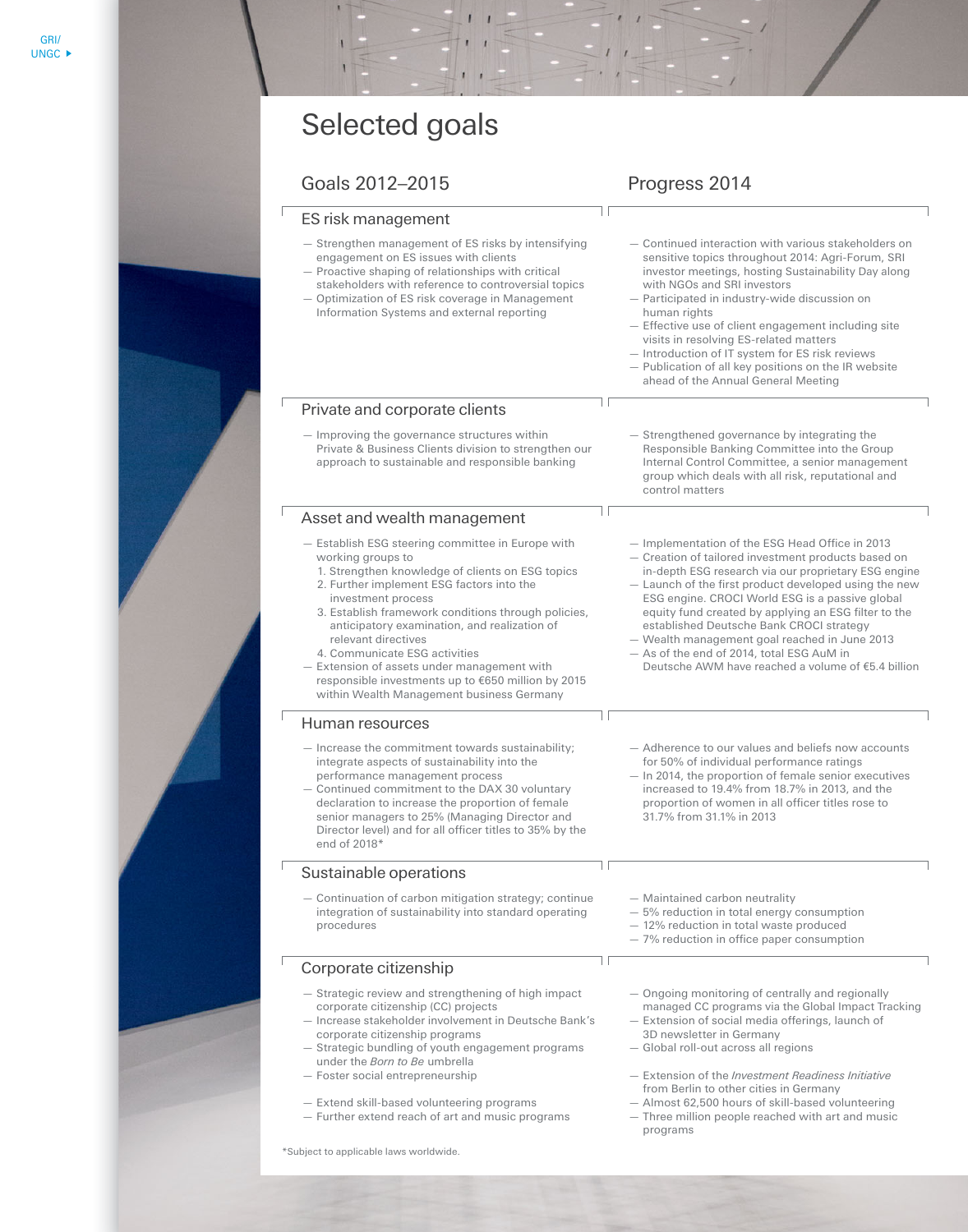## Reporting standard GRI/UN Global Compact

Our Corporate Responsibility Report provides a comprehensive disclosure of our material topics, including both our management approach and developments in 2014. Information on financial data is available in our Annual Report. ► db.com/14 The table below shows the location in the report where the management approach towards our material topics is disclosed. Furthermore we link the topics to the relevant categories of the Global Reporting Initiative's (GRI) G4 standard and the principles of the United Nations Global Compact (UNGC). The detailed GRI index can be found in our online  $report.$  responsibility.db.com/14

By participating in the UNGC, we have committed ourselves to preserving internationally recognized human rights, creating socially acceptable working conditions, protecting the environment, and fighting corruption. This report also serves as our communication on progress.

| Material ESG topics                                                                  | (Sub-)Chapter and page                                                                                                                   | UNGC <sup>1</sup> | GRI G4 category,<br>material aspect <sup>2</sup> |
|--------------------------------------------------------------------------------------|------------------------------------------------------------------------------------------------------------------------------------------|-------------------|--------------------------------------------------|
| Management of the legal<br>& regulatory environment                                  | Our Controls, pp. 17-35<br>Our Business, pp. 39-61                                                                                       |                   | V.                                               |
| Prevention of financial crime.<br>money laundering, bribery and<br>corruption, fraud | Control processes, pp. 19-22                                                                                                             | 10                |                                                  |
| Managing conflicts of interest                                                       | Oversight and Controls, pp. 17-18                                                                                                        |                   |                                                  |
| <b>Risk Management</b>                                                               | Our Controls, pp. 17-35                                                                                                                  |                   | IV.                                              |
| Integration of ESG (risk) factors<br>into policies & procedures                      | Environmental and social risks, pp. 27-35                                                                                                | 7                 |                                                  |
| <b>Business continuity</b><br>& technology risk                                      | Financial Report                                                                                                                         |                   |                                                  |
| <b>Discipline</b>                                                                    | Our Controls, pp. 17-35                                                                                                                  |                   | GSD <sup>3</sup>                                 |
| Effective control<br>& governance systems                                            | Oversight and Controls, pp. 17-18<br>Annual Review<br>Financial Report/Corporate<br>Governance Report                                    |                   |                                                  |
| Operational excellence/<br>cost efficiency                                           | Annual Report                                                                                                                            |                   |                                                  |
| <b>Ethics &amp; Conduct</b>                                                          | Our Controls, pp. 17-35                                                                                                                  | 1, 2              | GSD                                              |
| Risk culture                                                                         | Risk culture, pp. 24-26                                                                                                                  |                   | IV.                                              |
| Integrity                                                                            | Letter from the Co-Chairmen, pp. 6-7<br>Deutsche Bank's values and beliefs, p. 8<br>Control processes, pp. 19-22<br>Employees, pp. 65-73 |                   | V.                                               |
|                                                                                      |                                                                                                                                          |                   | GSD                                              |
| <b>Client Relationship Management</b><br>Customer satisfaction                       | Our Business/Client centricity, pp. 39-40<br>Client centricity, pp. 39-40<br>Private and business clients, pp. 41-46                     |                   | VI.                                              |
| Complaint management                                                                 | Handling complaints, p. 44                                                                                                               |                   |                                                  |
| Client privacy & data security                                                       | Protecting consumers, p. 45                                                                                                              |                   |                                                  |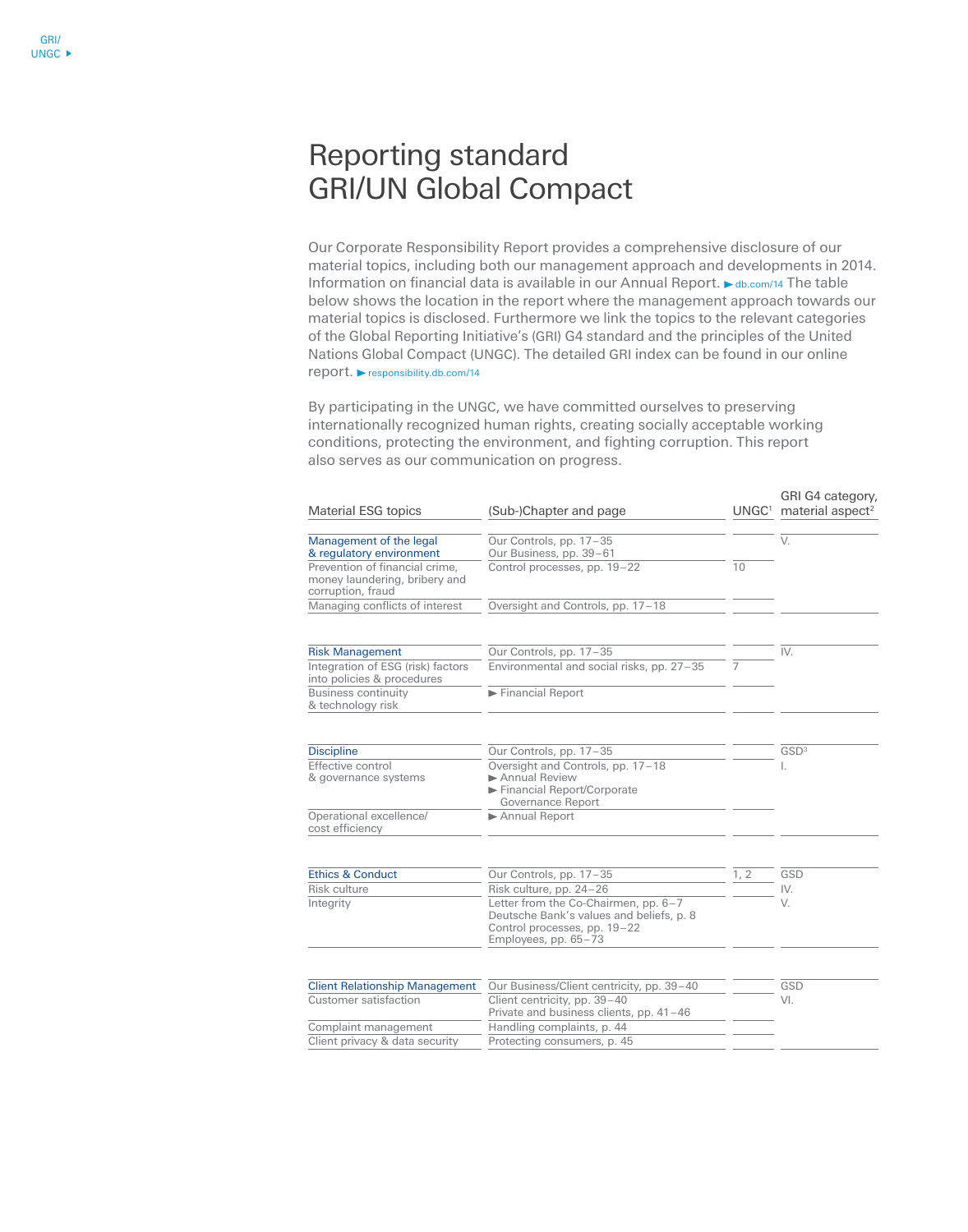| Material ESG topics                                  | (Sub-)Chapter and page                                                                                                                                   | UNGC <sup>1</sup> | GRI G4 category,<br>material aspect <sup>2</sup> |
|------------------------------------------------------|----------------------------------------------------------------------------------------------------------------------------------------------------------|-------------------|--------------------------------------------------|
| Products & services                                  | Our Business, pp. 39-61                                                                                                                                  |                   | VI.                                              |
| Product responsibility<br>& suitability              | Protecting consumers, p. 45                                                                                                                              |                   |                                                  |
| Responsible lending<br>& debt prevention             | Client centricity, pp. 39-40<br>Private and business clients, pp. 41-46                                                                                  |                   |                                                  |
| Systematic integration<br>of ESG factors             | Strengthening ESG investment, pp. 47-53                                                                                                                  | 8,9               |                                                  |
| <b>Financial inclusion</b>                           | Our Business, pp. 39-61                                                                                                                                  |                   | Ι.                                               |
| & capacity building                                  | Our People and Society, pp. 65-83                                                                                                                        |                   | V.                                               |
| Financial literacy                                   | Financial inclusion, p. 80                                                                                                                               |                   |                                                  |
| Impact investment                                    | Impact Investments, pp. 54-55                                                                                                                            |                   |                                                  |
| Access to banking                                    | Making banking accessible, p. 46                                                                                                                         |                   |                                                  |
| Technology & innovation                              | Our Controls, pp. 17-35<br>Our Business, pp. 39-61                                                                                                       |                   | I.<br>VI.                                        |
| Intellectual capital & innovation                    | Managing assets for<br>clients, pp. $47-53$<br>Private and business<br>clients, pp. $41-46$<br>Promoting action to reduce<br>carbon emissions, pp. 59-60 |                   |                                                  |
| Digitalization                                       | Meeting client needs with<br>new technology, pp. 45-46                                                                                                   |                   |                                                  |
|                                                      |                                                                                                                                                          |                   |                                                  |
| Employment<br>& employability<br>Employee commitment | Our People, pp. 65-73<br>Human Resources Report<br>Seeking employee feedback, p. 66                                                                      | 3, 4,<br>5, 6     | III.                                             |
| Diversity & equal opportunities                      | Fostering a diverse and                                                                                                                                  | 6                 |                                                  |
| Recruitment/talent management                        | inclusive workplace, p. 68<br>Attracting and retaining<br>employees, p. 66                                                                               |                   |                                                  |
| Employee engagement                                  | Engaging employees, pp. 72-73                                                                                                                            |                   |                                                  |
|                                                      |                                                                                                                                                          |                   |                                                  |
| Reward                                               | Annual Report                                                                                                                                            |                   | GSD                                              |
| Board compensation                                   | Annual Review<br>Financial Report/<br><b>Compensation Report</b>                                                                                         |                   |                                                  |
| Employee remuneration                                | Rewarding our employees, p. 69<br>Human Resources Report                                                                                                 |                   |                                                  |
| Corporate citizenship                                | Corporate citizenship, pp. 74-83                                                                                                                         |                   | V.                                               |
| Education                                            | Born to Be youth engagement<br>program, pp. 75-77                                                                                                        |                   |                                                  |
| Social investments                                   | Enabling prosperous communities<br>and economies, pp. 54-55<br>Promoting social innovation and<br>creating opportunities, p. 78                          |                   |                                                  |
|                                                      |                                                                                                                                                          |                   |                                                  |

'UN Global Compact. ▶ db.com/cr/ungc-principles<br><sup>2</sup>The GRI specific standard disclosure categories are: I. Economic, II. Environment, III. Social: Labor practices and decent work,<br>- IV. Social: Human rights, V. Social: So